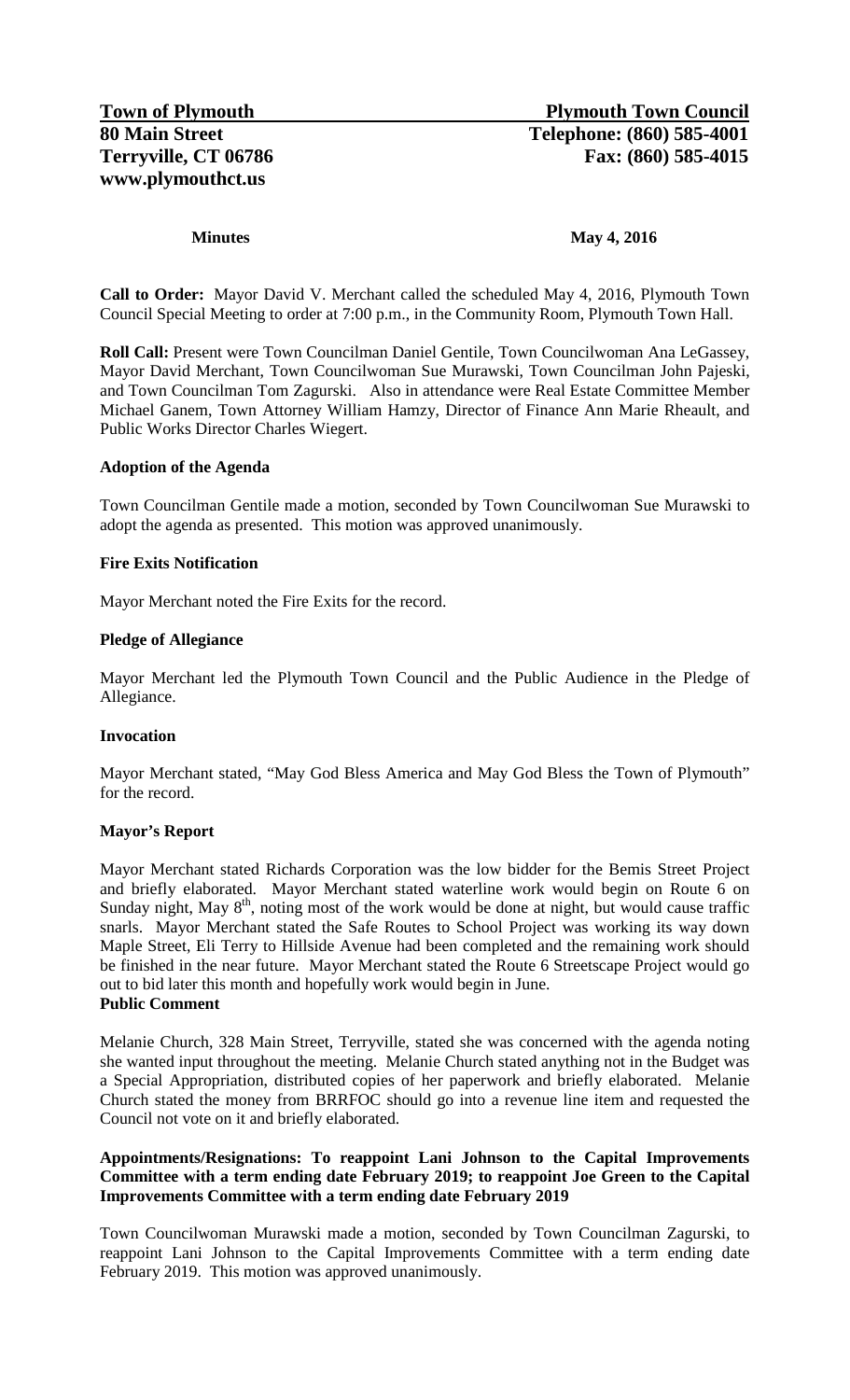Town Councilman Zagurski made a motion, seconded by Town Councilman Gentile, to reappoint Joe Green to the Capital Improvements Committee with a term ending date February 2019. This motion was approved unanimously.

### **Discuss and take action, as may be necessary, to refund overpayment of Property Taxes: Marcus Mack \$99.20; Corelogic \$212.58, Michael Bertrand \$89.28**

Town Councilman Zagurski made a motion, seconded by Town Councilwoman Murawski, to refund overpayment of Property Taxes: Marcus Mack \$99.20; Corelogic \$212.58 and Michael Bertrand \$89.28. This motion was approved unanimously.

# **Financial Report**

Director of Finance Ann Marie Rheault reviewed the Town of Plymouth General Fund Revenue/Expenditures Summary Year to Date report as of 4/30/2016 in detail and at length.

When questioned by Town Council Zagurski regarding the huge jump in Legal Fees from last month's, Ann Marie Rheault stated when legal fee bills were received they weren't always for the current month. Ann Marie Rheault stated there was a spending freeze in place and briefly elaborated.

When questioned by Town Councilman Zagurski regarding what went into Central Office, and noting it was \$51,000 over, Ann Marie Rheault stated \$50,000 was Tech Support of the expenses (not overage), office supplies, postage, noting the biggest driver of the overage was the Technology Upgrade line item. She further stated that would be swept out and moved into Capital Projects at the end of the year.

When questioned by Town Councilman Gentile regarding how many different Attorneys the Town employs, Ann Marie Rheault stated the Town has a Town Attorney, a Labor Attorney, an Attorney for Foreclosure Legal expenses, Foreclosure Clean-up expenses and Grievance Resolutions/Labor Attorney, and briefly elaborated on the Worker's Comp and Insurance portion.

When questioned by Town Councilman Zagurski if the Council could begin seeing reports for the other funds, Ann Marie Rheault stated that wouldn't be possible on a monthly basis because a lot of the funds are only adjusted annually. She further stated there would not be a running balance because some of the items only get moved once a year at year-end. Ann Marie Rheault stated the Police Officer Extra Duty Fund also wasn't adjusted until the end of the year and briefly explained how the Extra Duty Fund was paid out.

## **Discuss and take action to deposit \$128,000 into the newly created Blight Fund which was received from the BRRFOC Unassigned Fund Balance resulting from the winding down of its Operations**

Mayor Merchant stated the Blight Fund had been established by the Council a couple of weeks past at a Council meeting, noting the money was being deposited into this account and then when the money came out of the account it would come back to the Council to be appropriated to take care of blight.

When questioned by Town Councilwoman Murawski, Mayor Merchant stated this would be a recommendation to the Board of Finance.

When questioned by Town Councilman Gentile for clarification, Ann Marie Rheault stated this money was received from the disbanded BRRFOC's Unassigned Fund Balance resulting form the winding down of their operations and distributed to its members.

Town Councilman Gentile stated hundreds of complaints had come to the Town to tear down the burned out house on North Main Street, but the Town did not have a fund to take care of the issue. He further stated this would be the Blight Fund and that it would go through the Board of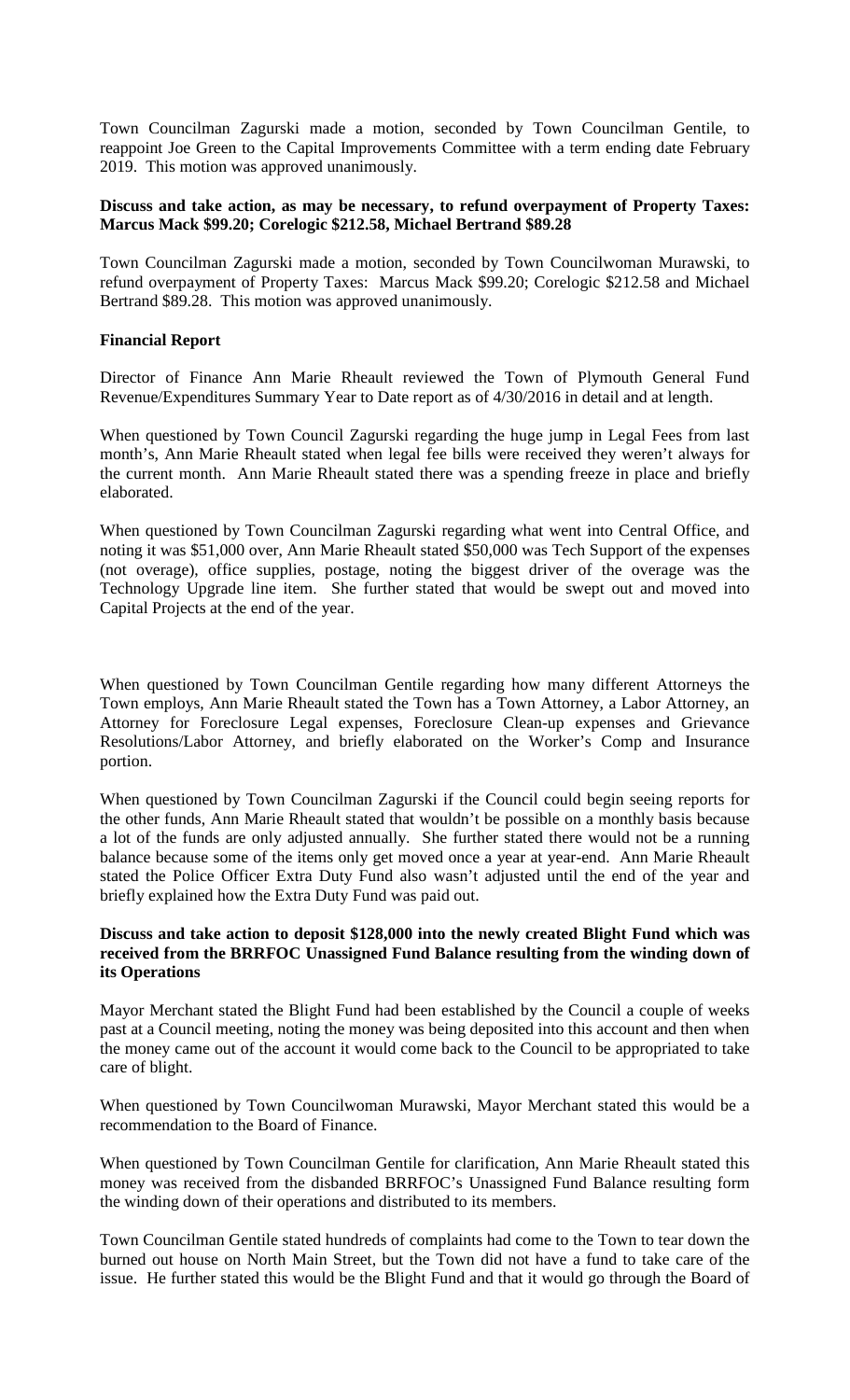Finance and when the money was taken out it would be as a Special Appropriation and this follows the Charter.

When questioned by Town Councilman Zagurski, Attorney Hamzy stated if the Town was to spend over \$50,000 from the Blight Fund, the Appropriation would have to go to a Town Meeting.

Town Councilwoman Murawski stated the Town Auditor had recommended handling the Blight Fund money in this manner.

Town Councilwoman Murawski made a motion, seconded by Town Councilman Zagurski, to recommend to the Board of Finance to deposit \$128,000 into the newly created Blight Fund, which was received from the BRRFOC Unassigned Fund Balance resulting from the winding down of its Operations. This motion was approved unanimously.

**Discuss and take action to on a recommendation to the Board of Finance to establish a separate Capital Projects Fund to be utilized solely for the reconstruction of Bemis Street** 

Mayor Merchant stated the Town would be paid in advance for the Bemis Street Project by the State and the money would be put into a separate Capital Projects Fund and be kept separate from the General Fund. He further stated the money would be used strictly for the Bemis Street Project and if there were anything leftover it would go back to the State of Connecticut.

Town Councilman Gentile made a motion, seconded by Town Councilwoman Murawski, to recommend to the Board of Finance to establish a separate Capital Projects Fund to be utilized solely for the reconstruction of Bemis Street. This motion was approved unanimously.

## **Discuss and take action to accept funds in the amount of \$2,341,731.50 from the State of Connecticut to be deposited directly into a separate Capital Projects Fund for the restricted use for the reconstruction of Bemis Street**

When questioned by Town Councilwoman Murawski, Mayor Merchant stated this agenda item would also be a recommendation to the Board of Finance.

Town Councilwoman Murawski made a motion, seconded by Town Councilman Zagurski, to recommend to the Board of Finance to accept funds in the amount of \$2,341,731.50 from the State of Connecticut to be deposited directly into a separate Capital Projects Fund for the restricted use for the reconstruction of Bemis Street.

#### Discussion:

When questioned by Town Councilman Zagurski, Mayor Merchant stated the bid came in at approximately \$1.7 with a 10% contingency and 10% incidentals, which was primarily for the Project Manager.

When questioned by Town Councilman Zagurski, Mayor Merchant stated the price of the property (\$150,000) the Town purchased on Bemis Street was included in this figure and was part of the right of way and easements.

When questioned by Town Councilman Zagurski, Mayor Merchant stated no Town of Plymouth taxpayer money was being spent on this project; it was strictly funded by the State of Connecticut.

Town Councilman Gentile stated to clarify, the Town was getting the check for \$2,341,731.50 and the amount included the purchase price of \$150,000 for the Bemis Street property and was 100% reimbursed by the State of Connecticut.

Mayor Merchant stated that was a correct statement and the Town should be receiving the check at the end of this week or early next week.

When questioned by Town Councilman Gentile, Ann Marie Rheault stated a check would be written for the \$150,000 property out of the separate Capital Projects Fund.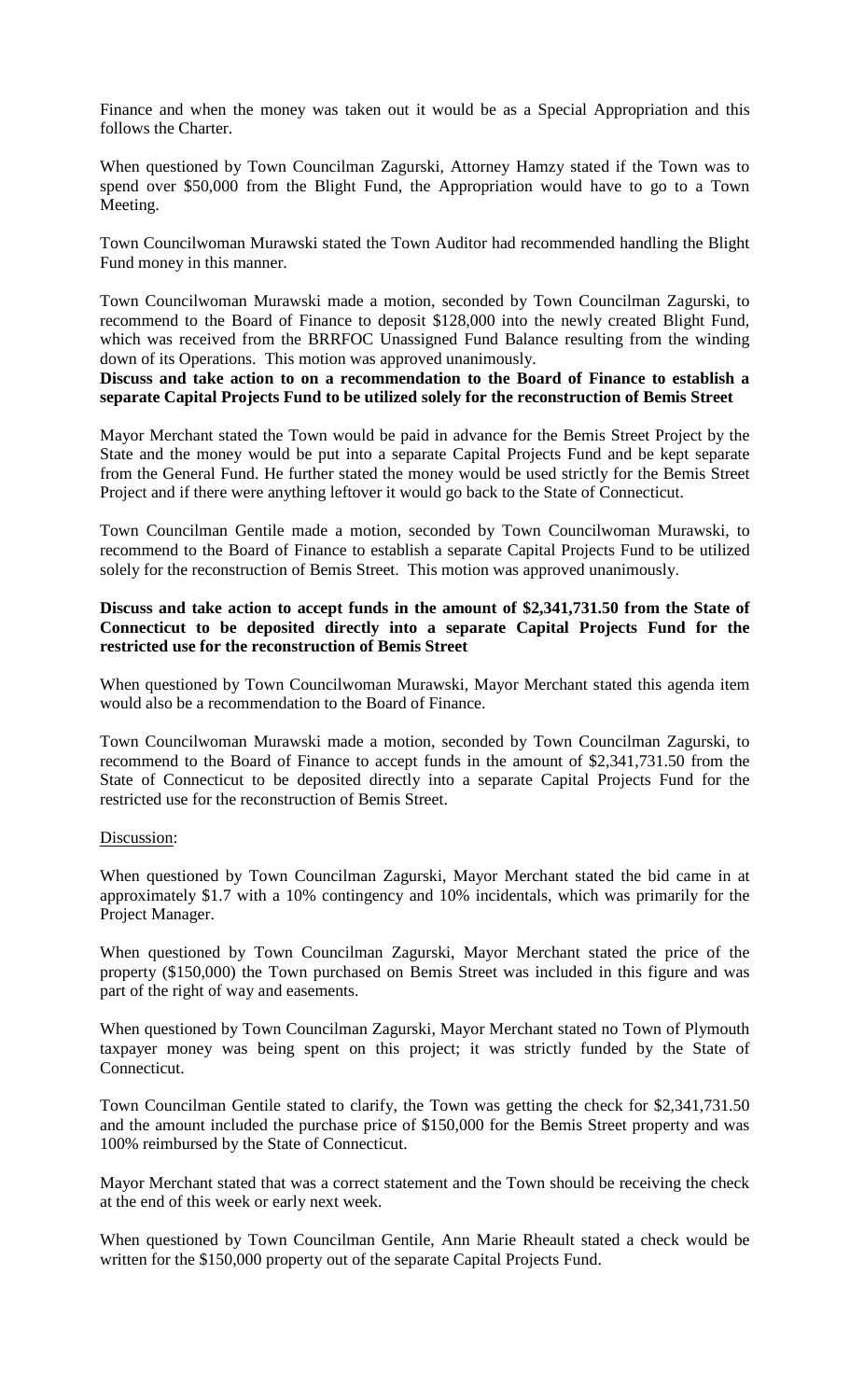Town Councilwoman Murawski stated she wanted to thank Mayor Merchant for all of his work to get the money and that it shows when the Town has shovel-ready projects it gets the Town's share of State money back.

Mayor Merchant stated this project was done through the last Bond Package and that was why the Town was able to secure the money. He further stated it does show having design work done is extremely important.

Vote:

This motion was approved unanimously.

## **Discuss and take action to accept \$35,052.00 from CT Water as payment in lieu of paving Woodside Lane and Wall Street to be deposited into the Capital Projects Fund recorded to the Town Aid Line Item**

Mayor Merchant stated the Council had received correspondence from Connecticut Water regarding this project. He further stated the money would end up going to Town Aid for any roads that the Town decided to use it for, and noted the Town would be able to do more with the money than just pave the roads listed.

Town Councilman Zagurski questioned how the Town would know the \$35,052.00 from Connecticut Water would cover everything they do.

Charles Wiegert stated Connecticut Water Company went out to bid for their project (just like the Town does) and that amount was what Connecticut Water Company would pay their contractor to mill and pave one half of the roads where they would be putting in the water main. He further stated what Connecticut Water Company typically does with other municipalities is offer them what it would cost them to pave and mill one half of the road above the water trench and briefly elaborated.

Town Councilman Zagurski questioned if Connecticut Water would be responsible for the trenching. Noting he had read the Connecticut Water Company letter, he further questioned if it were to sink/settle would Connecticut Water Company come out and fix the work.

Charles Wiegert stated Connecticut Water Company would come out and fix any problems, noting they had a permit with the Town and the Town had a two-year bond with Connecticut Water Company ensuring that if anything happened they would be responsible or the Town would pull the Bond to fix it.

Charles Wiegert stated they were talking about including Burnham Street and some other roads later this year or next and hopefully, the Town could do this again, get more money in and more roads done.

When questioned by Town Councilman Gentile, Charles Wiegert stated Connecticut Water Company would go through and replace the water main and patch the trench as they go and when they were almost completed they would have a contractor come in and mill half the road above the trench and pave from curb to centerline.

Town Councilman Zagurski made a motion, seconded by Town Councilwoman Murawski, to accept \$35,052.00 from CT Water as payment in lieu of paving Woodside Lane and Wall Street, to be deposited into the Capital Projects Fund and recorded to the Town Aid Line Item.This motion was approved unanimously.

## **Town Council Liaison Reports**

Town Councilwoman LeGassey stated the Public Works Advisory Committee meeting had been cancelled. Town Councilwoman LeGassey stated she had missed the Economic Development Commission and had gone to the PVAC meeting instead.

Town Councilwoman LeGassey stated the Explorers had joined the Town of Winsted and had been able to go to New York to see the Bodies Revealed and the World Trade Center. She further stated because they were so motivated and had done fundraising they only had to pay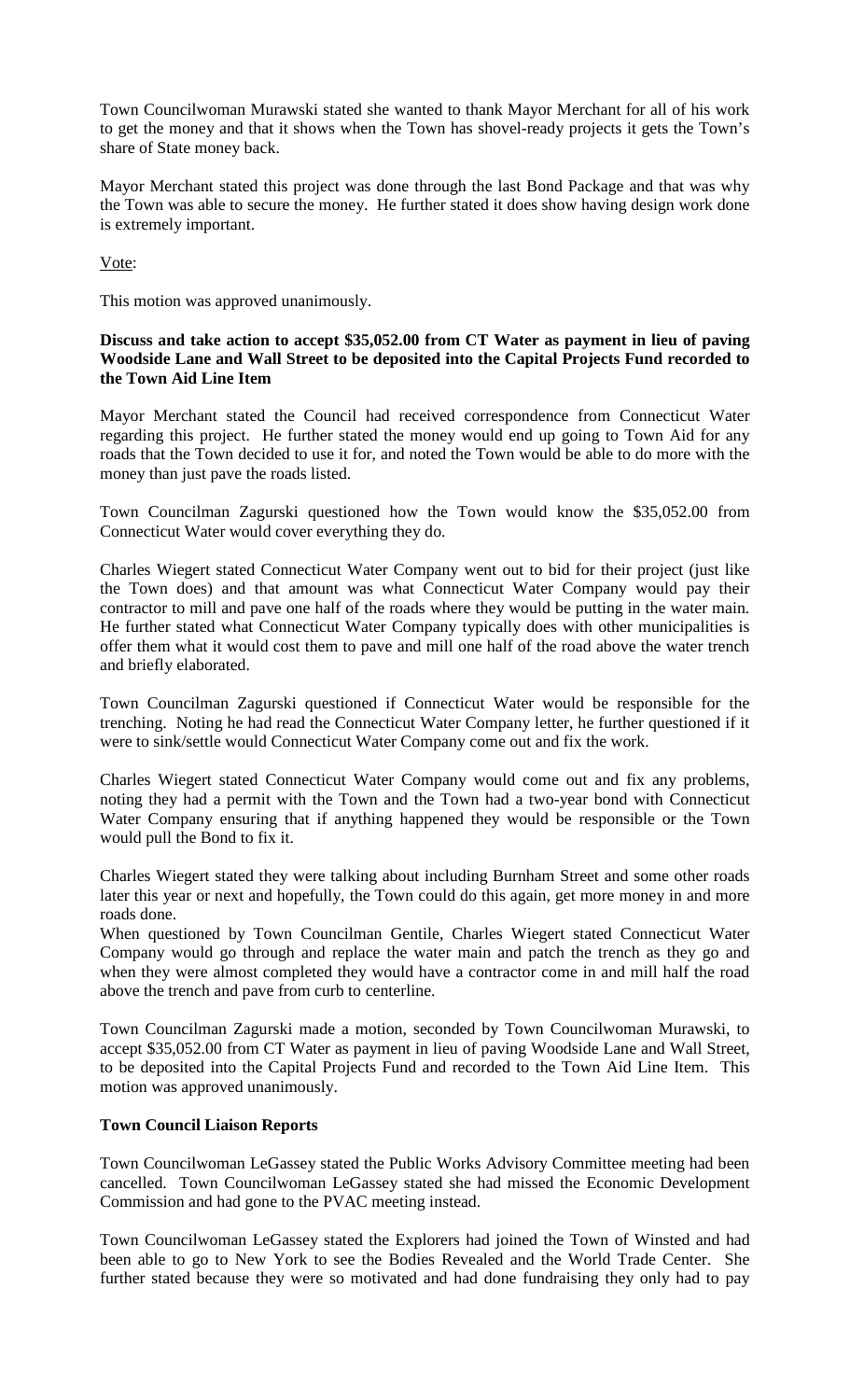\$20.00 each for the trip. Town Councilwoman LeGassey stated she was very proud of the Explorers. Town Councilwoman LeGassey stated the Explorers would be participating in the Town's Safety Day on May 15<sup>th</sup>, along with the PVAC and the Fire Department. She further stated the Lion's Club would be helping the Explorers out by cooking hotdogs and hamburgers, noting it would be a big event. Town Councilwoman LeGassey stated the WPCA had finished their major project and were in the process of repaying it back. She further stated they were evaluating their operations and trying to save money with new lighting and were talking with other towns for best pricing. Town Councilwoman LeGassey stated they were also working on their valves, their insurance and their budget.

Town Councilwoman Murawski stated Human Services Commission had discussion regarding the Human Services Director spending a day at Gosinski Park and a day at Eli Terry every month, noting it was subject to approval by the Mayor who is her Supervisor. Town Councilwoman Murawski stated starting this month Connecticut Food Share would be dropping off 25 boxes to the Town. Town Councilwoman Murawski stated the Communications Commission was requesting proposals for Service Contracts from Marcus Communications, Northeastern and other companies for the Towers.

Town Councilman Zagurski stated Planning and Zoning was holding Public Hearings on Gun Ranges and they were trying to develop new regulations, noting anyone who has input should try to attend their meetings.

Town Councilman Pajeski stated he was deferring his comments regarding Gosinski Park to Plymouth Housing Authority Board Member Heidi Caron because he had been out of the country. Heidi Caron stated the four units that were being renovated would be completed next week and they would be ready to be rented. Heidi Caron stated the residents were very happy about the renovations and some of the things they were doing over there.

She further stated they would be having a big clean-up day with dumpsters for the residents and that some of the High School youth would be assisting. Heidi Caron stated that pizza and soda would be provided for everyone. She further stated Lisa Phillimore/Plymouth Connection and the newspapers would be taking pictures of this Community project. Heidi Caron stated the Beautification Committee would be providing large planters for the Park and would also be replacing some of the benches in the park, noting walking was difficult for some of the residents and the benches really assisted them. Heidi Caron stated the residents were very happy with the progress being made at the Park.

Mayor Merchant stated the Plymouth Housing Authority was doing a fantastic job and the improvements at the Park were tremendous.

Town Councilman Gentile stated he wanted to thank the Capital Improvements Committee, the Charter Revision Commission, the Parks and Recreation Commission, the Real Estate Committee and the Board of Education for their hard work. He further stated he also wanted to thank all the Town volunteers on all the Boards, Committees and Commissions, noting there was a lot of misinformation about the volunteer who work on the Boards, Committees, and Commissions. Town Councilman Gentile stated these volunteers work hard, and sometimes like the Capital Improvements Committee, they work on their projects for years. Town Councilman Gentile stated he had been a volunteer on the Board of Education for many years and they were a great Board and always had the student's best interest in mind. Town Councilman Gentile stated they all worked a lot of hours with no pay. Town Councilman Gentile stated most people don't understand the time that goes into being a Town Board, Committee, and Commission volunteer. He further stated the Capital Improvements Committee members have to research their information, be diligent, and bring their information to the Board of Finance and the Council and that some of it even has to go through Attorneys. Town Councilman Gentile stated the Charter Revision Commission was also trying to make this Town better; they're moving forward with a lot of charges, which the Council had given them. Town Councilman Gentile stated Michael Ganem, his team and the volunteers for the Parks and Recreation Commission work hard and everyone should drive by Lake Winfield, noting it was gorgeous. Town Councilman Gentile stated everyone should open his or her eyes, take a look around and don't always be negative-be positive. He further stated if anyone sees a Town Volunteer in Town they should thank them. Town Councilman Gentile stated the Real Estate Committee was doing well and had some items coming before the Town Council and hopefully some properties would be sold. Town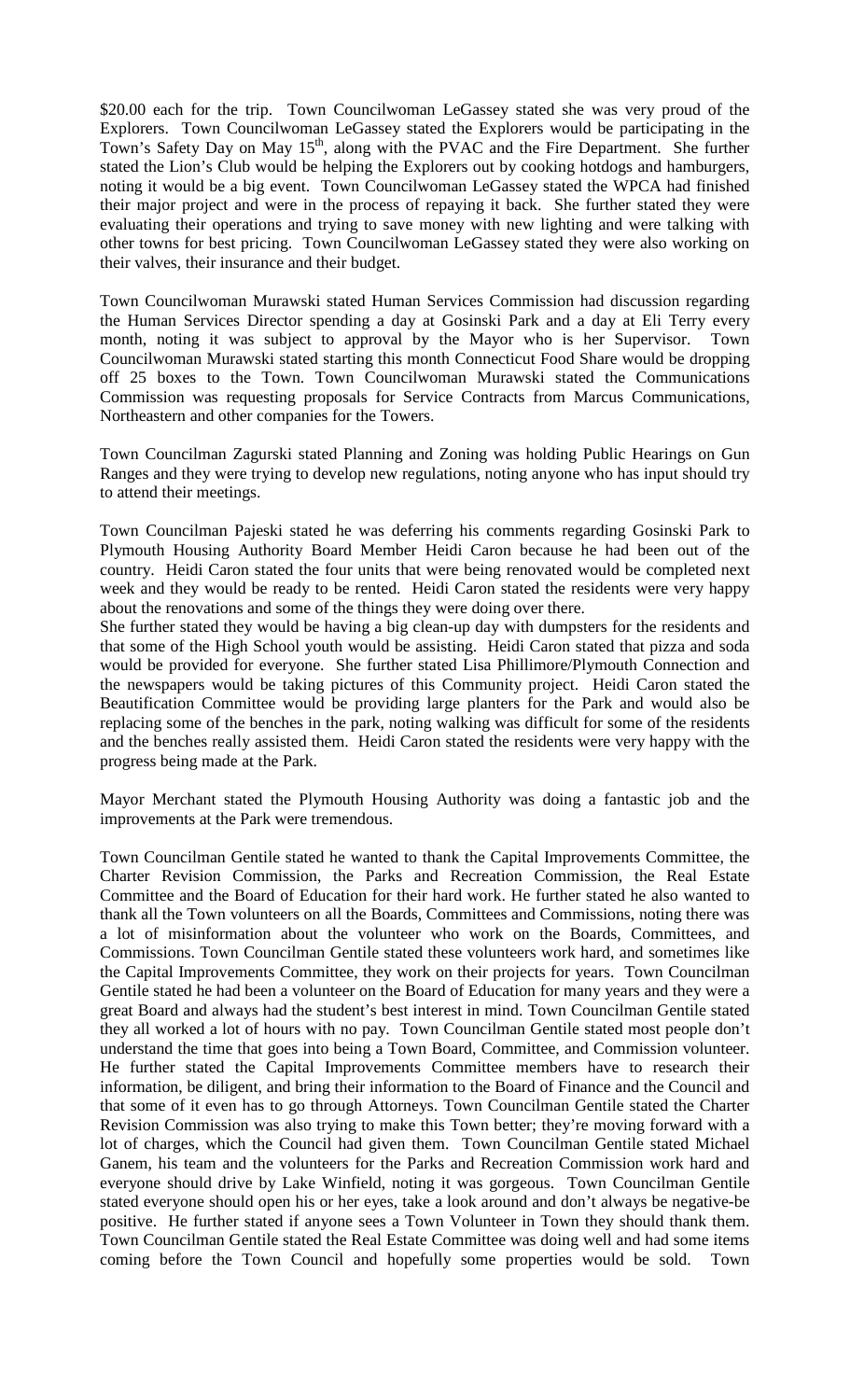Councilman Gentile stated the Board of Education was still working on their policies. Town Councilman stated Sandy Parks received the Para-Educator of the year award.

## **Town Council Comments**

Town Councilwoman LeGassey stated with everything going on with the budgets and bonding, no one was thinking more about spending money than herself, but the Town needed infrastructure and development and the only way people would come into Town was if the Town looked decent and briefly elaborated. She further stated the revaluation was coming up and if all the houses go down in value the mill rate would go up.

Town Councilwoman LeGassey stated everyone wanted to be on a budget-that was good, but money has to be spent to keep the Town looking good and we need to think about this. She further stated that she hoped her words would be beneficial.

Town Councilwoman LeGassey stated the car tax was at 32 mills and next year it would be capped at 29 mills, noting it had to be made up somewhere; we still have to pay the Police Department, we still have to have the schools and we have to get a mind set to be on a budget.

Town Councilwoman Murawski stated she had no Town Council comments at this time.

Town Councilman Zagurski stated he had no Town Councilman comments at this time.

Town Councilman Pajeski stated he was glad the Town finally has the money now to clean up the North Main Street property with the blue burned-out house, making the whole downtown look terrible. Town Councilman Pajeski thanked Mayor Merchant for making it happen.

Town Councilman Gentile stated that Naugatuck had a problem with their sewerage six years ago and wanted to go out for bonding for \$8 to \$9 million dollars, but didn't. He further stated the price had since risen to \$66 million dollars and they have no choice now and have to fix it. Town Councilman Gentile stated we need to be mindful and get the right information, don't always believe what you read, and requested people check with him first if they're unsure. He further stated it bothered him how someone can make something up and it spreads like wildfire.

## **Executive Session to discuss Real Estate Negotiations, Contract Negotiations and Pending Litigation**

Town Councilman Gentile made a motion, seconded by Town Councilwoman LeGassey, to move into Executive Session at 7:51 p.m., to discuss Real Estate Negotiations, Contract Negotiations and Pending Litigation. This motion was approved unanimously.

Present for the Executive Session were Real Estate Committee Member Michael Ganem, Town Councilman Gentile, Town Attorney Hamzy, Town Councilwoman LeGassey, Mayor Merchant, Town Councilwoman Murawski, Town Councilman Pajeski, Director of Finance Ann Marie Rheault and Town Councilman Zagurski.

Mayor Merchant called the Plymouth Town Council meeting back into the Regular session at 9:30 p.m.

#### **Action, as may be necessary, from Executive Session**

Town Councilwoman Murawski made a motion, seconded by Town Councilman Gentile, to approve the Separation Agreement and General Release of all Claims by and between the Town of Plymouth, Carlos Gomes, and AFSCME Council 4 Local 1303-93. This motion was approved unanimously.

Town Councilwoman Murawski made a motion, seconded by Town Councilman Gentile, to settle the case of Town of Plymouth verses Jaspar in the amount of \$6,000.00. This motion was approved unanimously.